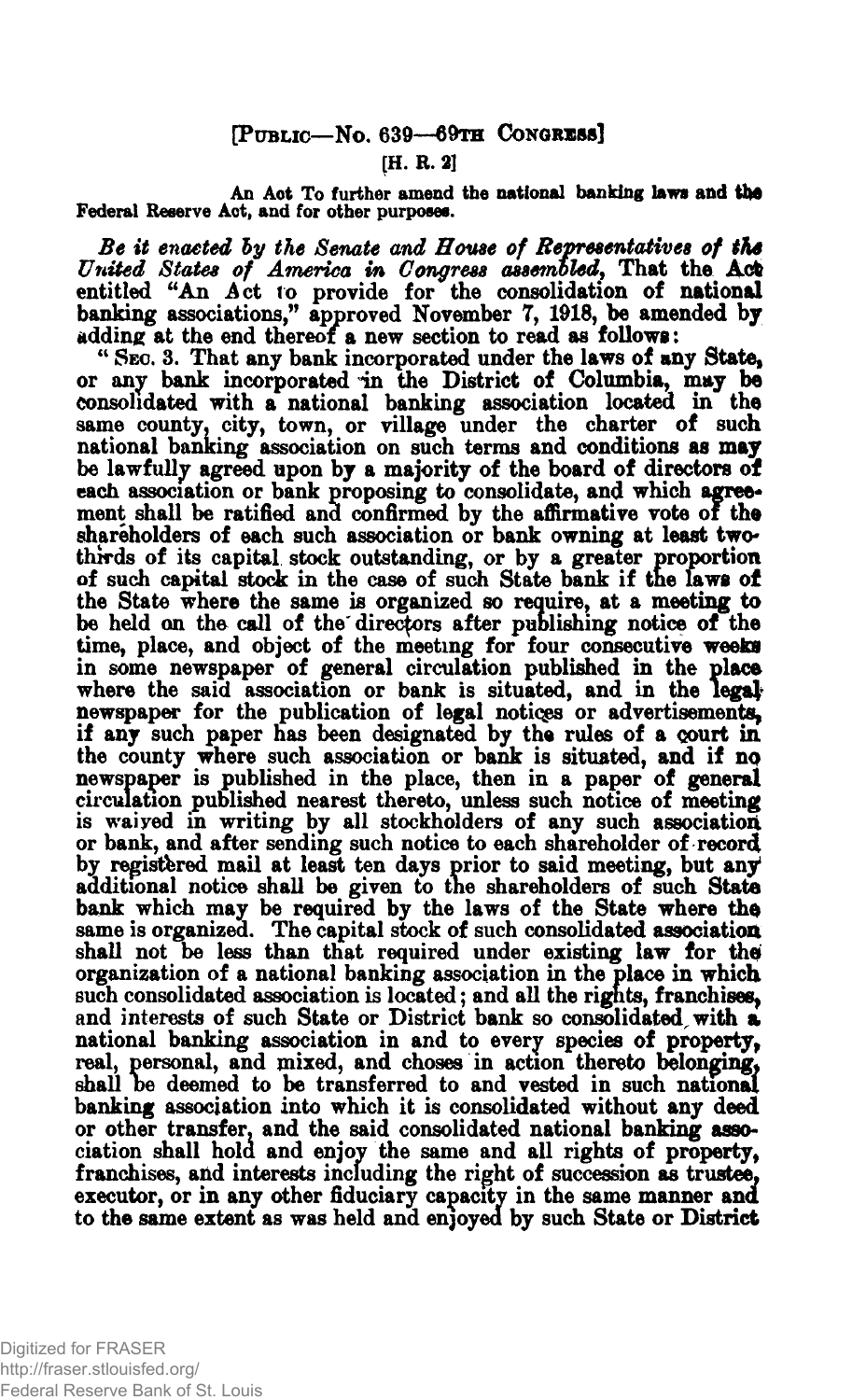bank so consolidated with such national banking association. When such consolidation shall have been effected and approved by the comptroller any shareholder of either the association or of the State or District bank so consolidated, who has not voted for such consolidation, may give notice to the directors of the consolidated association within twenty days from the date of the certificate of approval of the comptroller that he dissents from the plan of consolidation as adopted and approved, whereupon he shall be entitled to receive the value of the shares so held by him, to be ascertained by an appraisal mode by **a** committee of three persons, one to be selected by the shareholder, one by the directors of the consolidated association, and the third by the two so chosen; and in case the value so fixed shall<br>not be satisfactory to such shareholder he may within five days after<br>heing notified of the appraisal appeal to the Comptroller of the Currency, who cauge a reappraisal to be made, which shall be final and binding; and the consolidated association shall pay the expenses of reappraisal, and the value as ascertained by such appraisal or reappraisal shall be deemed to be a debt due and shall be forthwith paid to said shareholder by said consolidated association, and the shares so paid for shall be surrendered and, after due notice, sold at public auction within thirty days after the final appraisement provided for in this Act; and if the shares so sold at public auction shall be sold at a price greater than the final appraised value, the excess in such sale price shall be paid to the said shareholder; and the consolidated association shall have the right to purchase such shares at public auction, if it is the highest bidder therefor, for the purpose of reselling such shares within thirty days thereafter to such person or persons and at such price as its board of directors by resolution may determine. The liquidation of such shares of stock in any State bank shall be determined in the manner prescribed by the law of the State in such cases if such provision is made in the State law; otherwise as hereinbefore provided. No such consolidation shall be in contraven<br>law of the State under which such bank is incorporated. provided. No such consolidation shall be in contravention of the

"The words 'State bank,' 'State banks,' 'bank,' or 'banks,' as used in this section, shall be held to include trust companies, savings banks, or other such corporations or institutions carrying on tho banking business under the authority of State laws."

SEC. 2. (a) That section 5136 of the Revised Statutes of the United States, subsection " second " thereof as amended, be amended **to read as follows:**

"Second. To have succession from the date of the approval of this Act, or from the date of its organization if organized after such date of approval until such time as it be dissolved by the act of its shareholders owning two-thirds of its stock, or until its franchise becomes forfeited by reason of violation of law, or until terminated by either a general or a special Act of Congress or until its affairs be placed in the hands of a receiver and finally wound up by him."

(b) That section 5136 of the Revised Statutes of the United States, subsection " seventh " thereof, be further amended by adding at the end of the first paragraph thereof the following:

" *Provided*, That the business of buying and selling investment securities shall hereafter be limited to buying and selling without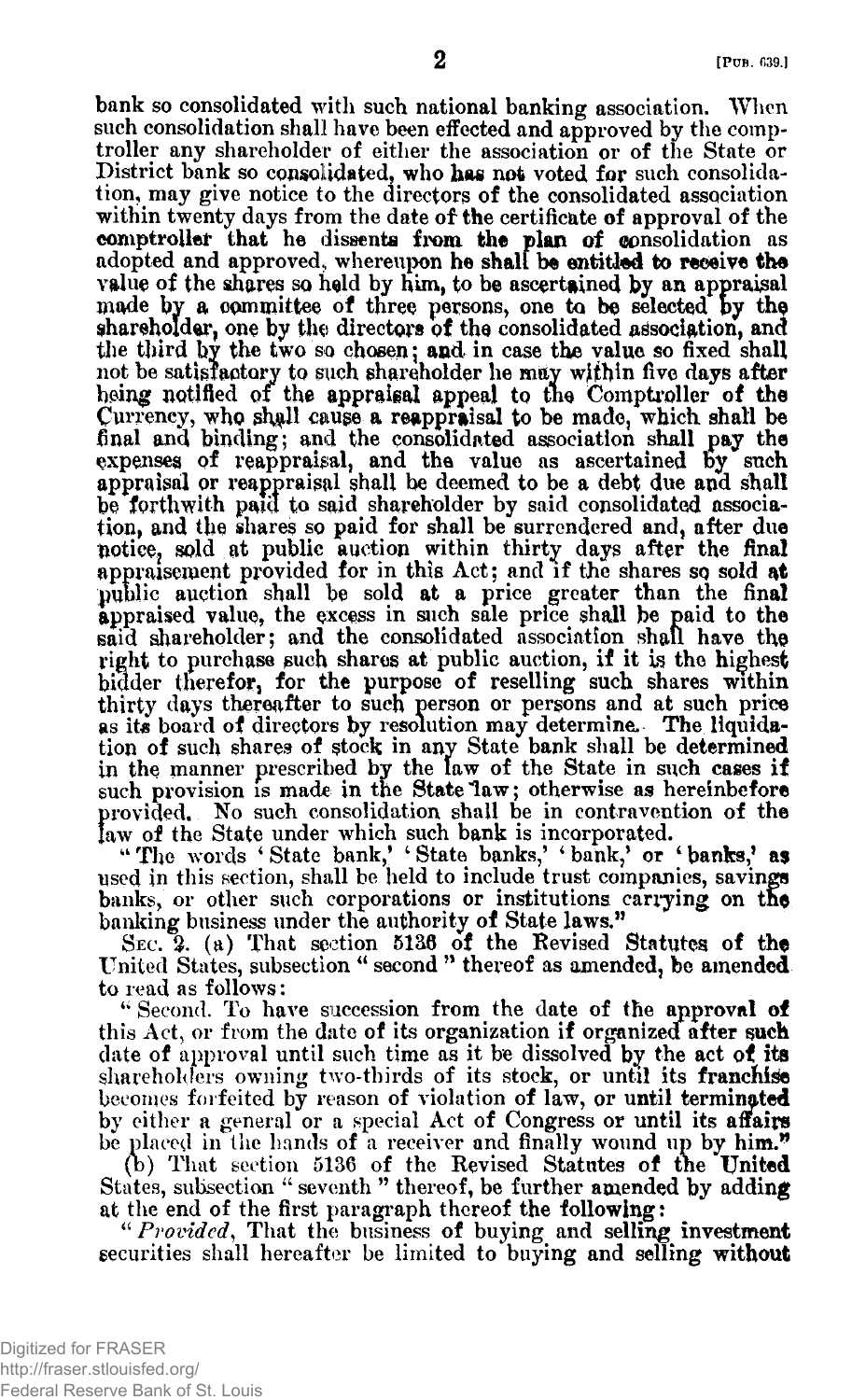recourse marketable obligations evidencing indebtedness of any person, copartnership, association, or corporation, in the form of bonds, notes and/or debentures, commonly known as investment securities, under such further definition of the term ' investment securities' as may by regulation be prescribed by the Comptroller of the Currency, and the total amount of such investment securities of any one obligor or maker held by such association shall at no time exceed 25 per centum of the amount of the capital stock of such association actually paid in and unimpaired and 25 per centum of its unimpaired surplus fund, but this limitation as to total amount shall not apply to obligations of the United States, or general obligations or any State or of any political subdivision thereof, or obligations issued under authority of the Federal Farm Loan Act: *And provided further*, That in carrying on the business commonly known as the safe-deposit business no such association shall invest in the capital stock of a corporation organized under the law of any State to conduct a safe-deposit business in an amount in excess of 15 per centum of the capital stock of such association actually paid in and unimpaired and 15 per centum of its unimpaired surplus," so that the subsection as amended shall read as follows:

" Seventh. To exercise by its board of directors, or duly authorized officers or agents, subject to law, all such incidental powers as shall be necessary to carry on the business of banking; by discounting and negotiating promissory notes, drafts, bills of exchange, and other evidences of debt; by receiving deposits; by buying and selling exchange, coin, and bullion; by loaning money on personal security; and by obtaining, issuing, and circulating notes according to the provisions of this title: *Provided*, That the business of buying and selling investment securities shall hereafter be limited to buying and selling without recourse marketable obligations evidencing indebtedness of any person, copartnership, association, or corporation, in the form at bonds, notes and/or debentures, commonly known as investment securities, under such fifrther definition of the term 4 investment securities ' as may by regulation be prescribed by the Comptroller of the Currency, and the total amount of such investment securities of any one obligor or maker held by such association shall at no time exceed 25 per centum of the amount of the capital stock of such association actually paid in and unimpaired and 25 per centum of its unimpaired surplus fund, but this limitation as to total amount shall not apply to obligations of the United States, or general obligations of any State or of any political subdivision thereof, or obligations issued under authority of the Federal Farm Loan Act: *And provided further*, That in carrying on the business commonly known as the safe deposit business no such association shall invest in the capital stock of a corporation organized under the law of any State to conduct a safe deposit business in an amount in excess of 15 per centum of the capital stock of such association actually paid in and unimpaired and 15 per centum of its unimpaired surplus.

" But no association shall transact any business except such as is incidental and necessarily preliminary to its organization, until it has been authorized by the Comptroller of the Currency to commence the business of banking."

 $20366$  O— $58$ —— $26$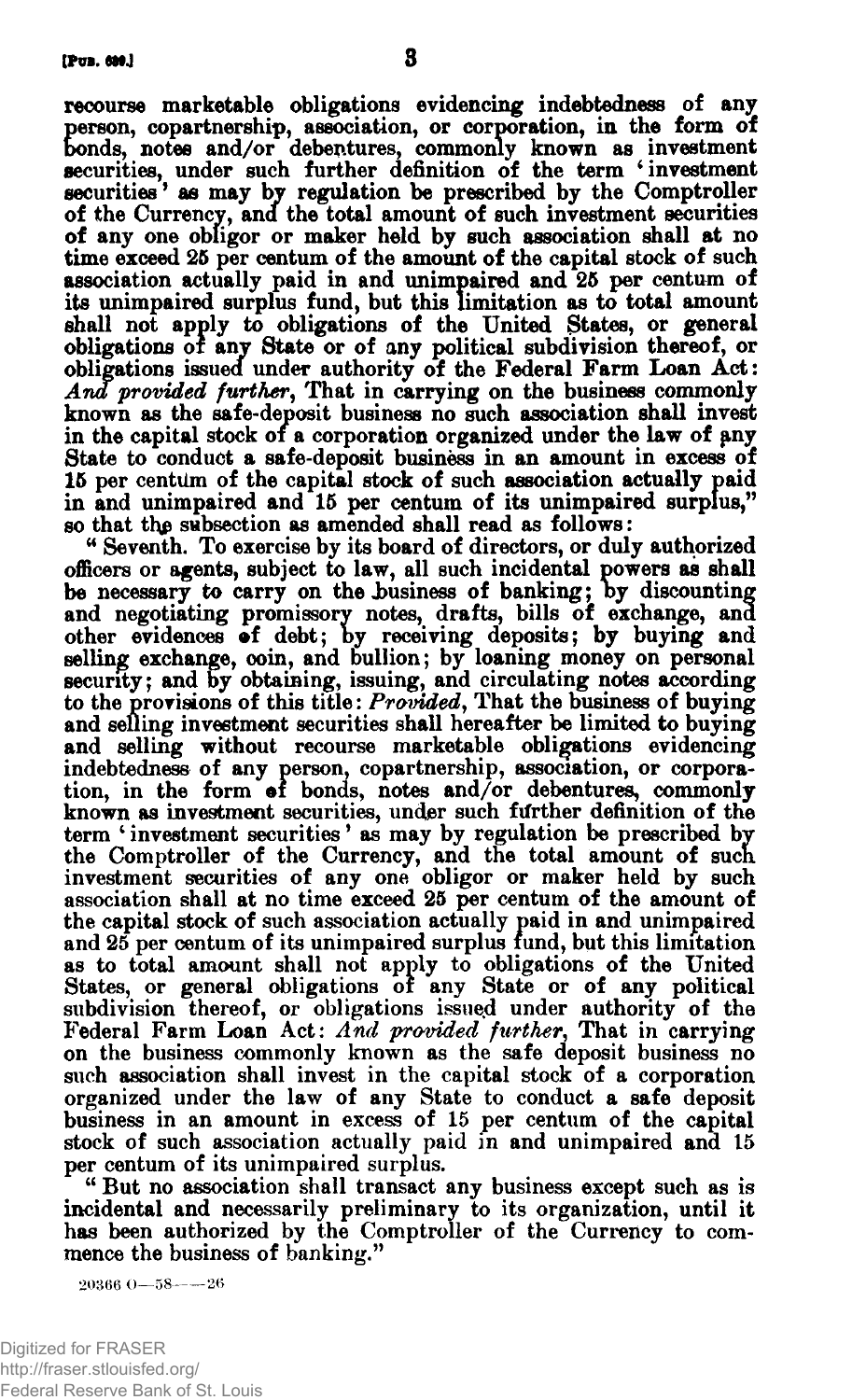SEC. 3. That section 5137 of the Revised Statutes of the United States, subsection " First " thereof, be amended to read as follows:

" First. Such as shall be necessary for its accommodation in the transaction of its business."

Spo. 4. That section 5138 of the Revised Statutes of the United States, as amended, be amended to read as follows:

" Skc. 5138. No national banking association shall be organized with a less capital than \$100,000, except that such associations with a capital of not less than \$50,000 may, with the approval of the Secretary of the Treasury, be organized in any place the population of which does not exceed six thousand inhabitants, and except that such associations with a capital of not less than \$25,000 may, with the sanction of the Secretary of the Treasury, be organized in any plaoe the population of which does not exceed three thousand inhabitants. No such association shall be organized in a city the population of which exceeds fifty thousand persons with a capital of less than \$200,000, except that in the outlying districts of such a city where the State laws permit the organization of State banks with a capital of \$100,000 or less, national banking associations now organized or hereafter organized may, with the approval of the Comptroller of the Currency, have a capital of not less than **\$**100**,**000**."**

Sec. 5. That section 5142 of the Revised Statutes of the United States, as amended, be amended to read as follows:

" **Sec.** 5142. Any national banking association may, with the approval of the Comptroller of the Currency, and by a vote of shareholders owning two-thirds of the stock of such associations, increase its capital stock to any sutn approved by the said comptroller, but no increase in capital shall be valid until the whole amount of such increase is paid in and notice thereof, duly acknowledged before a notary public by the president, vioe president, or cashier of said association, has been transmitted to the Comptroller of the Currency and his certificate obtained specifying the amount of such increase in capital stock and his approval thereof, and that it has been duly paid in as part of the capital of such association: *Provided*, *hon-cner,* That a national banking association mav, with the approval of the Comptroller of the Currency, and by the vote of shareholders owning two-thirds of the stock of such association, increase its capital stock by the declaration of a stock dividend, provided that the surplus of said association, after the approval of the increase, shall be at least equal to  $20$  per centum of the capital stock as increased. Such increase shall not be effective until a certificate certifying to such declaration of dividend, signed by the president, vice president, or cashier of said association and duly acknowledged before a notary public, shall have been forwarded to the Comptroller of the Currency and his certificate obtaihed specifying the amount of such increase of capital stock by stock dividend, and his approval thereof."

S<sub>EC</sub>. 6. That section 5150 of the Revised Statutes of the United States be amended to read as follows:

" SEC. 5150. The president of the bank shall be a member of the board and shall be the chairman thereof, but the board may designate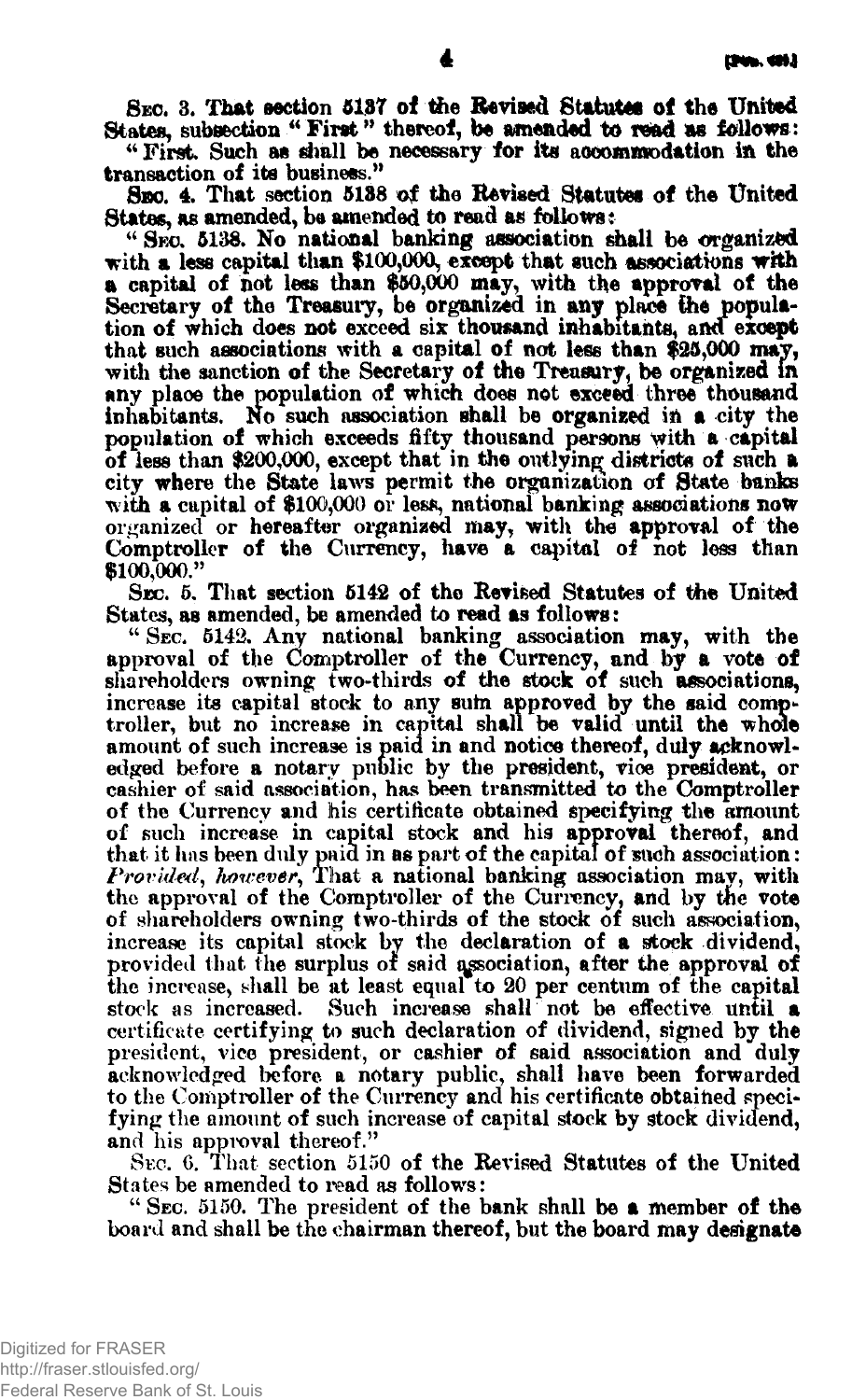a director in lieu of the president to be chairman of the board, who shall perform such duties as may be designated by the board."

Seo. 7. That section 5155 of the Kevised Statutes of the United States be amended to read as follows:

**" S e c,** 5155. The conditions upon which a national banking association may retain or establish and operate a branch or branches are the following:

" (a) A national banking association may retain and operate such branch or branches as it may have in lawful operation at the date of the approval of this Act, and any national banking association which has continuously maintained and operated not more than one branch for a period of more than twenty-five years immediately preceding the approval of this Act may continue to maintain and operate such branch.

" (b) If a State bank is hereafter converted into or consolidated with a national banking association, or if two or more national banking associations are consolidated, such converted or consolidated association may, with respect to any of such banks, retain and operate any of their branches which may have been in lawful operation by any bank at the date of the approval of the Act.

" (c) A national banking association may, after the date of the approval of this Act, establish and operate new brandies within the limits of the city, town, or village in which said association is situated if such establishment and operation are at the time permitted to State banks by the law of the State in question.

" (d) No branch shall be established after the date of the approval of this Act within the limits of any city, town, or village of which the population by the last decennial census was less than twenty-five thousand. No more than one such branch may be thus established where the'population, so determined, of such municipal unit does not exceed fifty thousand; and not more than two such branches where the population does not exceed one hundred thousand. In any such municipal unit where the population exceeds one hundred thousand the determination of the number of branches shall be within the discretion of the Comptroller of the Currency.

" (e) No branch ot any national banking association shall be established or moved from one location to another without first obtaining the consent and approval of the Comptroller of the Currency.

"(f) The term 'branch' as used in this section shall be held to include any branch bank, branch office, branch agency, additional office, or any branch place of business located in any State or Territory of the United States or in the District of Columbia at which deposits are received, or checks paid, or money lent.

 $(g)$  This section shall not be construed to amend or repeal section 25 of the Federal Reserve Act, as amended, authorizing the establishment by national banking associations of branches in foreign countries, or dependencies, or insular possessions of the United Sthtes.

" (h) The words ' State bank,' ' State banks,' ' bank,' or ' banks,' as used in this section, shall be held to include trust companies, savings banks, or other such corporations or institutions carrying on the banking business under the authority of State laws."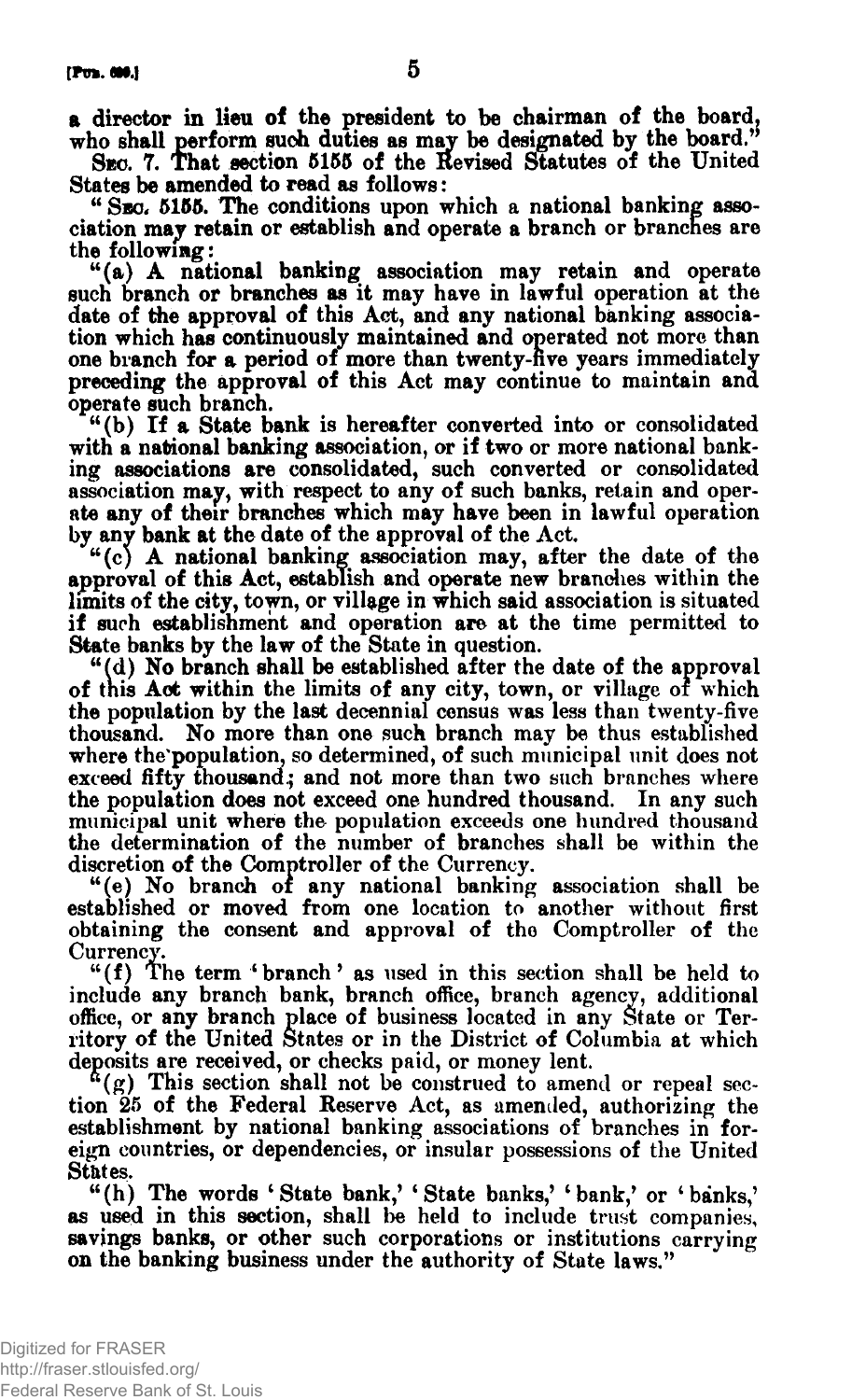SEG 8. That section 5190 of the Revised Statutes of the United **States be amended to read** *m* **follows:**

"SEC. 5190. The general business of each national banking association shall be transacted in the place specified in its organization certificate and in the branch or branches, if any. established or maintained by it in accordance with the provisions of section 5155 of the Revised Statutes, as amended by this Act."

SEC. 9, That the first paragraph of section  $9$  of the Federal Reserve Act, as amended, be amended so as to read as follows:

" SEC. 9. Any bank incorporated by special law of any State, or organized under the general laws *of* any State or of the United States, desiring to become a member of th» Federal reserve system, may make application to the Federal Reserve Board, under such rules and regulations as it may prescribe, for the right to subscribe to the stock of the Federal reserve bank organized within the district in which the applying' bank is located, Such application shall be for the same amount of stock that the applying bank would be required to subscribe to as a national bank. The. Federal Reserve Board, subject to the provisions of this Act and to such conditions as it may prescribe pursuant thereto may permit the applying bank to become a stockholder of such Federal reserve bank.

" Any such State bank which, at the date of the approval of this Act, has established and is operating a branch or branches in conformity with the State law, may retain and- operate the same while remaining, or upon becoming a stockholder of such Federal reserve bank; but no such State bank may retain or acquire stock in a Federal reserve bank except upon relinquishment of any branch or branches established after the date of the approval of this Act beyond the limits of the city, town, or village in which the parent bank is situated,"

**Sec.** 10, That section 5200 of the Revised Statutes of the United States, as amended, be amended to read as follows:

**u Sec,** 5200. The total obligations to any national banking association of any person, copartnership, association, or corporation shall at no time exceed 10 per centum of the amount of the capital stock of such association actually paid in and unimpaired and 10 per centum of its unimpaired surplus fund. The tem ' obligations ' shall mean the direct liability of the maker or acceptor of paper discounted with or sold to such association and the liability of the indorser, drawer, or guarantor who obtains a loan from or discounts paper with or sells paper under his guaranty to such association and shall include in the case of obligations of a copartnership or association the obligations of the several members thereof. Sueh limitation of 10 per centum shall be subject to the following exceptions:

 $(1)$  Obligations in the form of drafts or bills of exchange drawn in good faith against actually existing values shall not be subject under this section to any limitation based upon such capital and surplus.

" $(2)$  Obligations arising out of the discount of commercial or business paper actually owned by the person, copartnership, association, or corporation negotiating the same shall not be subject under this section to any limitation based upon such capital and surplus.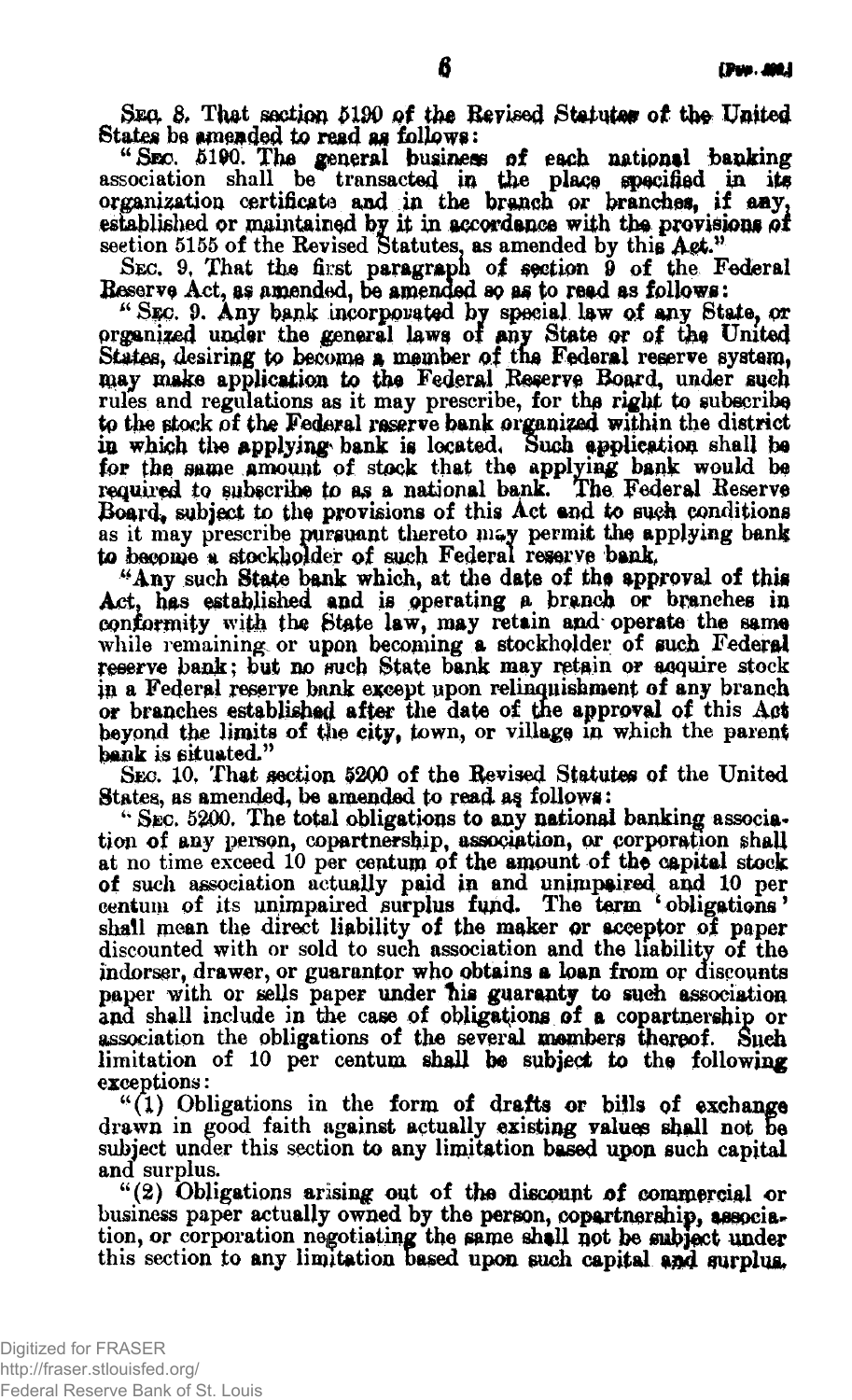" (8) Obligations drawn in good faith against actually existing values and secured by goods or commodities in process of shipment shall not be subject under this section to any limitation based upon •uch capital and surplus.

" $(4)$  Obligations as indorser or guarantor of notes, other than commercial or business paper excepted under (2) hereof, having a maturity of not more than six months, and owned by the person, Corporation, association, or copartnership indorsing and negotiating the same, shall be subject under this section to a limitation of 15 per centum of such capital and surplus in addition to such 10 per centum of such capital and surplus.

 $``(5)$  Obligations in the form of banker's acceptances of other banks of the kind described in section 18 of the Federal Reserve Act shall not be subject under this section to any limitation based upon such capital and surplus.

" (6) Obligations of any person, copartnership, association or corporation, in the form of notes or drafts secured by shipping documents, warehouse receipts or other such documents transferring pr securing title covering readily marketable nonpenshable staples when such property is fully covered by insurance, if it is customary to insure such staples, shall be subject under this seetion to a limitation of 15 per centum of such capital and surplus in addition to such 10 per centum of such capital and surplus when the market value of such staples securing such obligation is not at any time less than 115 per centum of the face amount of such obligation, and to an additional increase of limitation of 5 per centum of such capital and surplus in addition to such 25 per centum of such capital and surplus when the market value of such staples securing such additional obligation is not at any time less than 120 per centum of the face amount of such additional obligation, and to a further additional increase of limitation of 5 per centum of such capital and surplus in addition to such 30 per centum of such capital and surplus when the market value of such staples securing such additional obligation is not at any time less than 125 per centum of the face amount of such additional obligation, and to a further additional increase of limitation of 5 per centum of such capital and surplus in addition to such 35 per centum of such capital and surplus when the market value of such staples securing such additional obligation is not at any time less than 130 per centum of the face amount of such additional obligation, and to a further additional increase of limitation of 5 per centum of such capital and surplus in addition to such 40 per centum of such capital and surplus when the market value of such staples securing such additional, obligation is not at any time less than 135 per centum of the face amount of such additional obligation, and to a further additional increase of limitation of 5 per centum of such capital and surplus in addition to such 45 per centum of such capital and surplus when the market value of such staples securing such additional obligation is not at any time less than 140 per centum of the face amount of such additional obligation, but this exception shall not apply to obligations of any one person, copartnership, association or corporation arising from the same transactions and/or secured upon the identical staples for more than ten months.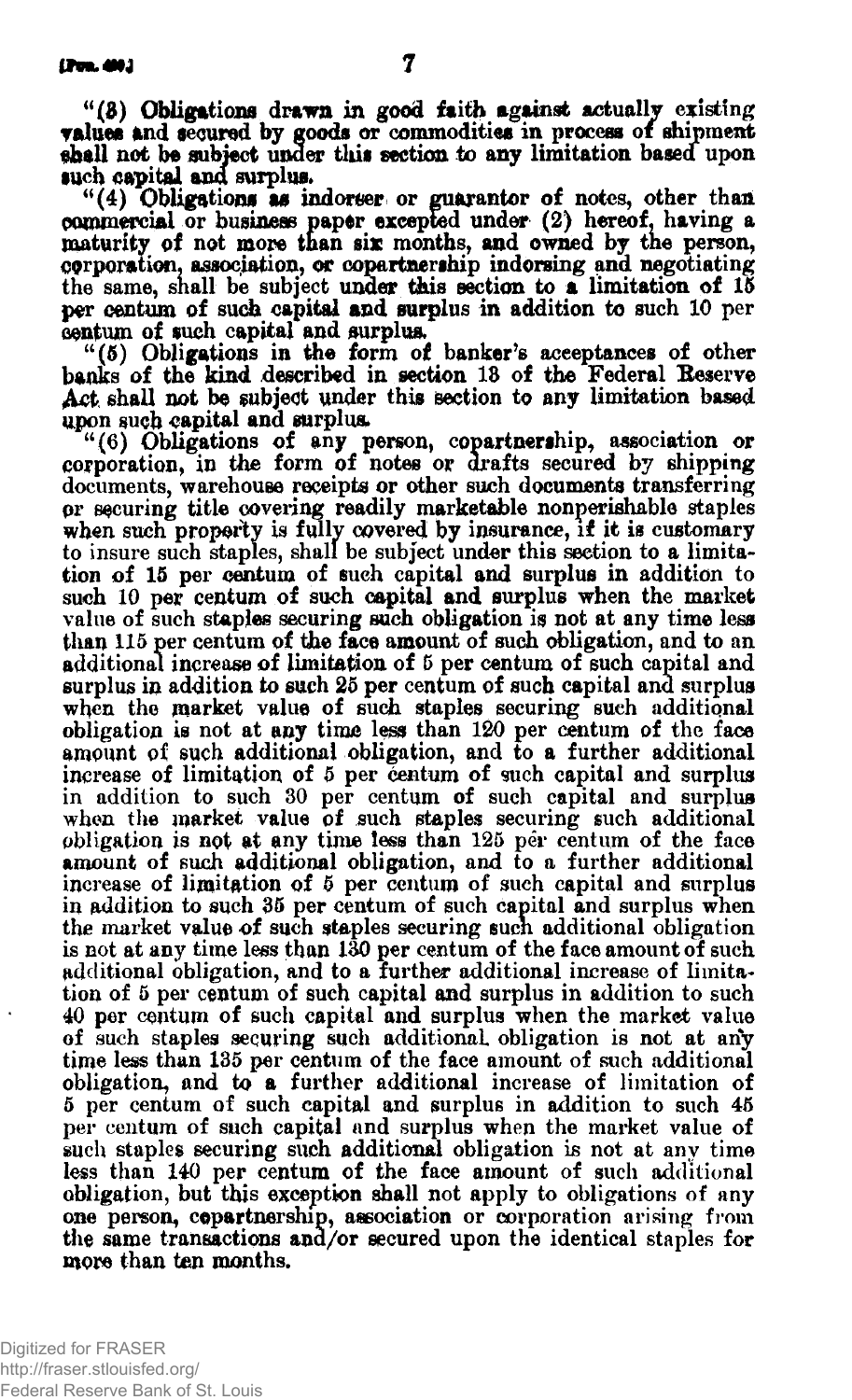**" (7) Obligations of any person, copartnership, association, or** corporation in the form of notes or drafts secured by shipping **documents or instruments transferring or securing title covering livestock or giving a lien on livestock when the market value ox** the **livestock securing the obligation is not at any time less than 115** per **centum of the face amount of the notes covered by such documents shall be subject under this section to a limitation of 15** per **centum of such capital and surplus in addition to such 10** per **centum of such capital and surplus.**

"(8) Obligations of any person, copartnership, association, or corporation m the form of notes secured by not less than **a like** amount of bonds or notes of the United States issued since April 24, 1917, or certificates of indebtedness of the United States, shall (except to the extent permitted by rules and regulations prescribed by the Comptroller of the Currency, with the approval of the Secretary of the Treasury) be subject under this section to a limitation of 15 per centum of such capital and surplus in addition to such 10 per centum of such capital and surplus."

SEC. 11. That section 5202 of the Revised Statutes of the United States as amended be amended by adding at the end thereof a new paragraph to read as follows:

" Eighth. Liabilities incurred under the provisions of section **202** of Title II of the Federal Farm Loan Act, approved July 17, 1916, as amended by the Agricultural Credits Act of 1923."

Seo. 12. That section 5208 of the Revised Statutes of the United States as amended be amended by striking out the words " or who shall certify a check before the amount thereof shall have been regularly entered to the credit of the drawer upon the books of the bank," and in lieu thereof inserting the following: " or who shall certify a check before the amount thereof shall have been regularly deposited in the bank by the drawer thereof," so that the section as amended shall read as follows:

" SEO.  $5208$ . It shall be unlawful for any officer, director, agent, or employee of any Federal reserve bank, or any member bank as defined in the Act. of December 23, 1913, known as the Federal Reserve Act, to certify any check drawn upon such Federal reserve bank or member bank unless the person, firm, or corporation drawing the check has on deposit with such Federal reserve bank or member bank, at the time such check is certified, an amount of money not less than the amount specified in such check. Any check so certified by a duly authorized officer, director, agent, or employee shall be a good and valid obligation against such Federal reserve bank or member bank; but the act of any officer, director, agent, or employee of any such Federal reserve bank or member bank in violation of this section shall, in the discretion of the Federal Reserve Board, subject such Federal reserve bank to the penalties imposed by section 11, subsection (h) of the Federal Reserve Act, and shall subject such member bank, if a national bank, to the liabilities and proceedings on the part of the Comptroller of the Currency provided for in section 5234, Revised Statutes, and shall, in the discretion of the Federal Reserve Board, subject any other member bank to the penalties imposed by section 9 of said Federal Reserve Act for the violation of any of the provi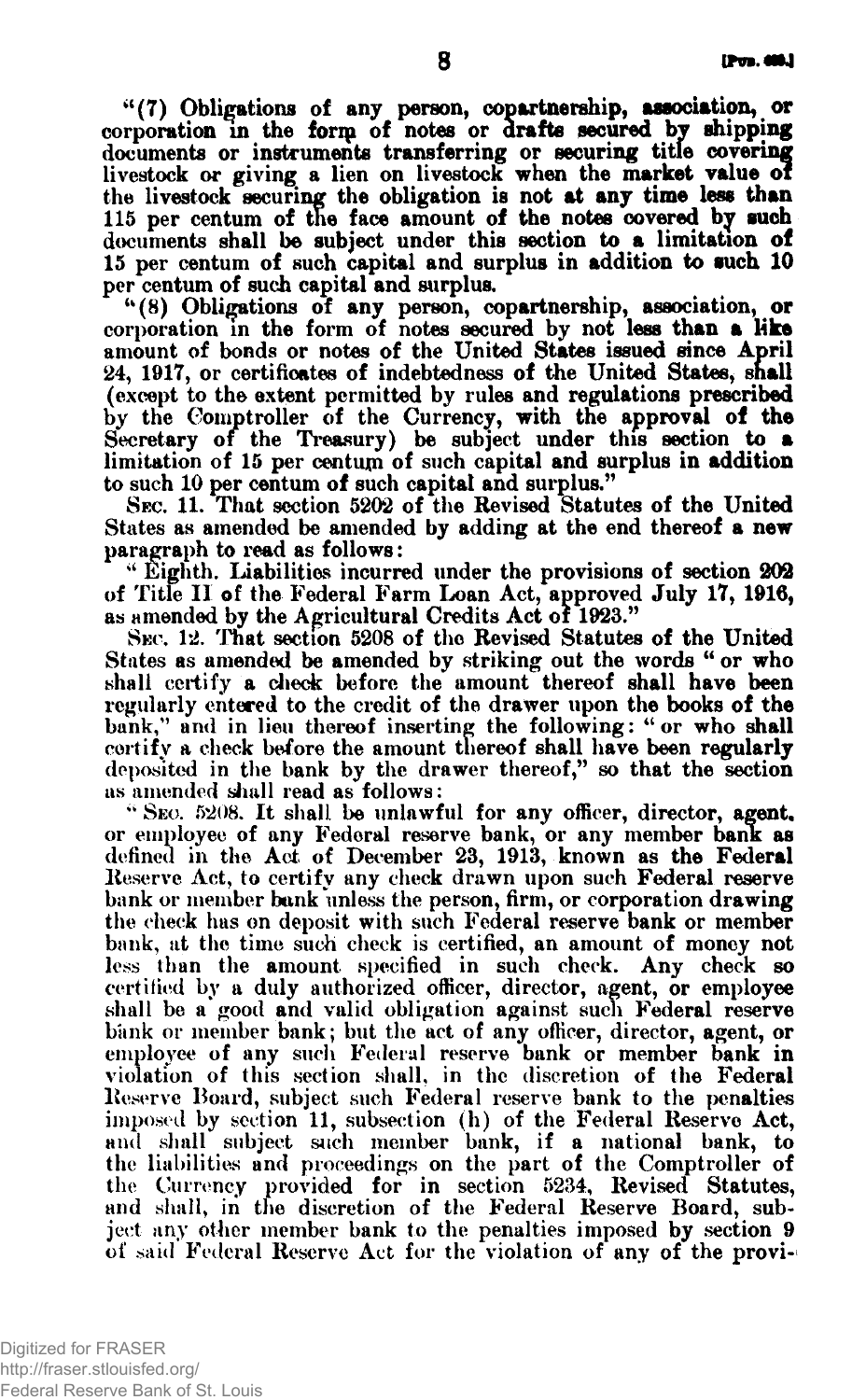sions of said Act. Any officer, director, agent, or employee of any Federal reserve bank or member bank who shall willfully violate the provisions of this weetion, or who shall resort to any device, or receive any fictitious obligation, directly or collaterally, in order to would the provisions thereof, or who shall certify a check before the amount thereof shall have been regularly deposited in the bank by the drawer thereof, shall be deemed guilty of a misdemeanor and shall, on conviction thereof in any district court of the United States, be fined not more than \$5,000, or shall be imprisoned for not more than five years, or both, in the discretion of the court."

**Sw. 18.** That **section 5211 of the Revised Statutes of the United States as amended be amended to read as follows:** 

\*8»c. 5211. Every association shall make to the Comptroller of the Currency not less than three reports during each year, according to the form which may be prescribed by him, verified by the oath or affirmation of the president, or of the cashier, or of a vice president, Or of an assistant cashier of the association designated by its board of directors to verify such reports in the absence of the president and cashier, taken before a notary public properly authorized and commissioned by the State in which such notary resides and the association is located, or any other officer having an official seal, anthorized in such State to administer oaths, and attested by the signature of at least three of the directors. Each such report shall exhibit, in detail and under appropriate heads, the resources and liabilities of the association at the close of business on any past day by him specified, and shall be transmitted to the comptroller within five days after the receipt of a request or requisition therefor from him; and the statement of resources and liabilities, together with acknowledgment and attestation in the same form in which it is made to the comptroller, shall be published in a newspaper published in the place where such association is established, or if there is rio newspaper in the place, then in the one published nearest thereto in the same county, at the expense of the association; and such proof of publication shall be furnished as may be required by the comptroller. The comptroller shall also have power to calf for special reports from any particular association whenever in his judgment the same are necessary in order to obtain a full and complete knowledge of its condition."

Sec. 15. That section 22 of the Federal Reserve Act, subsection (a), paragraph 2 thereof, be amended to read as follows:

" (a) No member bank and no officer, director, or employee thereof shall hereafter make any loan or grant any gratuity to any bank examiner. Any bank officer, director, or employee violating this provision dhall lie deemed guilty of a misdemeanor and shall bo imprisoned not exceeding one year, or fined not more than \$5,000, or both, and may be fined a further sum equal to the money so loaned or gratuity given.

"Any examiner or assistant examiner who shall accept a loan or gratuity from any bank examined by him, or from an officer, director, or employee thereof, or who shall steal, or unlawfully take, or unlawfully conceal any money, note, draft, bond, or security or any other property of value in the possession of any member bank or from any safe deposit box in or adjacent to the premises of such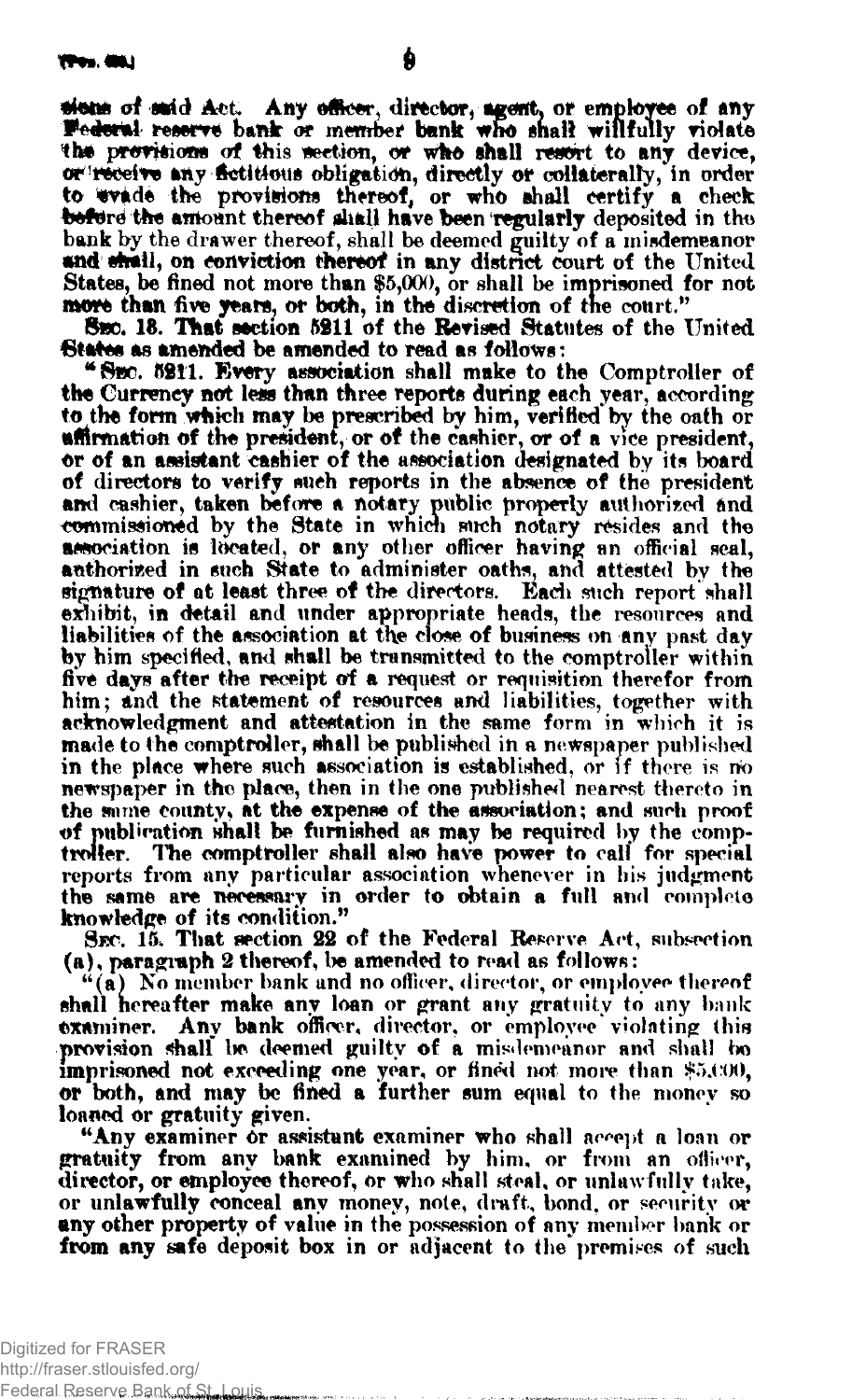bank, shall be deemed guilty of a misdemeanor and shall, upon conviction thereof m any district court of the United States, be imprisoned for not exceeding one year, or fined not more than \$5,000, or both, and may be fined a farther sum equal to the money so loaned, gratuity given, or property stolen, and shall forever thereafter be disqualified from holding office as a national bank examiner."

Sec. 16. That section 24 of the Federal Reserve Act be amended to read as follows:

" Sec. 24. Any national banking association may make loans secured by first lien upon improved real estate, including improved farm land, situated within its Federal reserve district or within a radius of one hundred miles of the place in which such bank is located, irrespective of district lines. A loan secured by real estate within the meaning of this section shall be in the form of an obligation or obligations secured by mortgage, trust deed, or other such instrument upon real estate when the entire amount of such obligation or obligations is made or is sold to such association. The amount of any-such loan shall not exceed 50 per centum of the actual value of the real estate offered for security, but. no such loan upon such security shall be made for a longer term- than five years. Any such bank may make such loans in an aggregate sum including in such aggregate any such loans on which it is liable as indorser or guarantor or otherwise equal to 25 per centum of the amount of the capital stock of such association actually paid in and unimpaired and 25 per centum of its unimpaired surplus fund, or to one-half of its savings deposits, at the election of the association, subject to the general limitation contained in section 5200 of the Revised Statutes of the United States. Such banks may continue hereafter as heretofore to receive time and savings deposits and to pay interest on the same, but the rate of interest which such banks may pay upon suoh time deposits or upon savings or other deposits shall not exceed the maximum rate authorized by law to be paid upon 6uch **deposits** by State banks or trust companies organized under the laws of the State wherein such national banking association is located."

Seo. 16. That section 5139 of the Revised Statutes of the United States be amended by inserting in the first sentence thereof the following words: '' or into shares of such less amount as may be provided in the articles of association " so that the section as amended shall read as follows:

" Sec. 5139. The capital stock of each association shall be divided into shares of \$100 each, or into shares of such less amount as may be provided in the articles of association, and be deemed personal property, and transferable on the books of the association in such manner as may be prescribed in the by-laws or articles of association. Every person becoming a shareholder by such transfer shall, in proportion to his shares, succeed to all rights and liabilities of the prior holder of such shares; and no change shall be made in the articles of association by which the rights, remedies, or security of the existing creditors of the association shall be impaired."

SEC. 17. That section 5146 of the Revised Statutes of the United States as amended be amended by inserting in lieu of the second